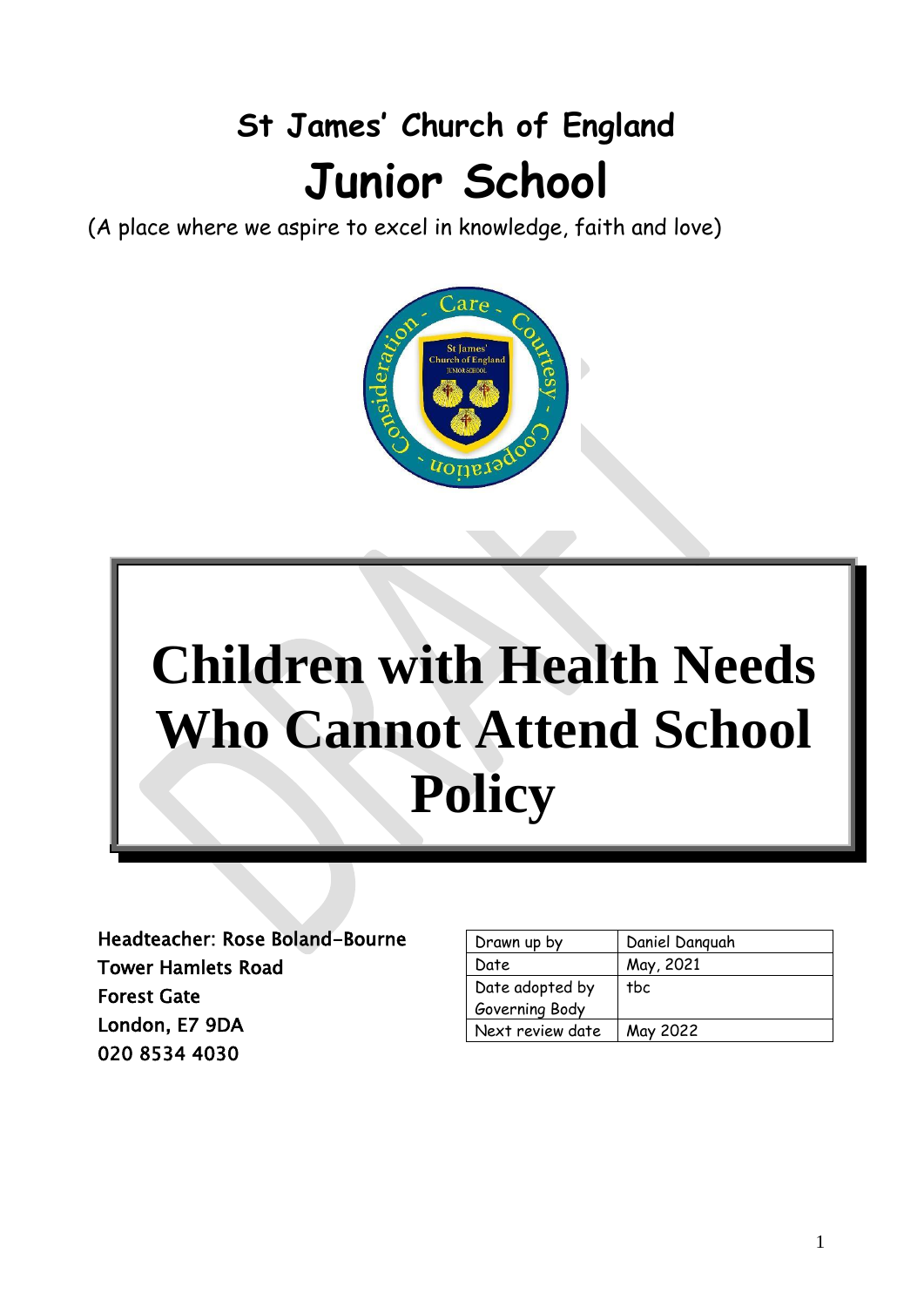#### **CONTENTS**

- 1. Statement of intent
- 2. Legal framework
- 3. Local Authority duties
- 4. Definitions
- 5. Roles and responsibilities
- 6. Managing absences
- 7. Support for pupils
- 8. Reintegration
- 9. Information sharing
- 10. Record keeping
- 11. Training
- 12. Examinations and assessments
- 13. Monitoring and review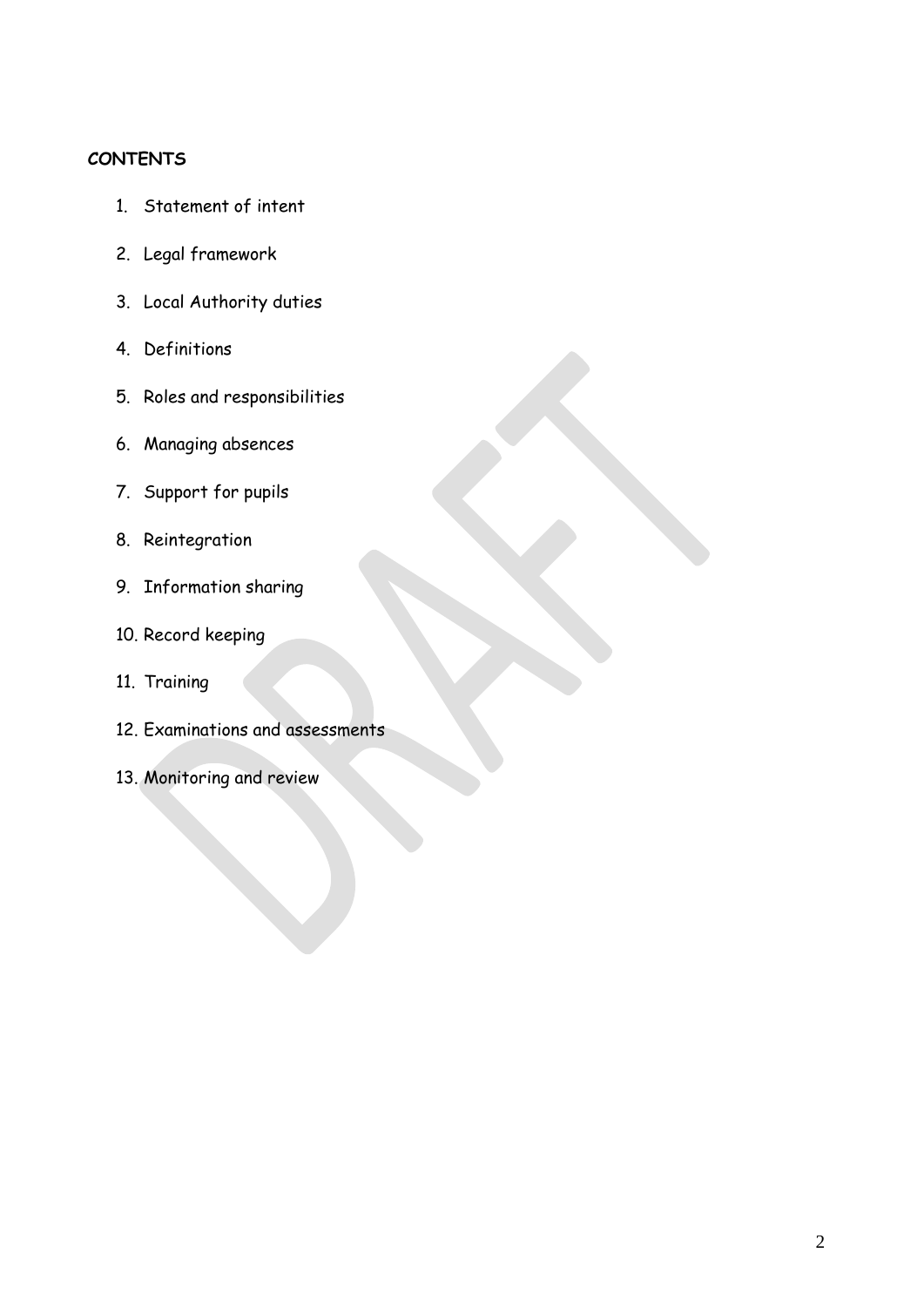# **STATEMENT OF INTENT**

At St James' CofE Junior School, we aim to support the Local Authority (LA) and ensure that all children who are unable to attend school due to medical needs, and who would not receive suitable education without such provision, continue to have access to as much education as their medical condition allows, in order to enable them to reach their full potential.

Depending on the nature of their health needs, some children may be admitted to hospital or placed in alternative forms of education provision. We recognise that, whenever possible, pupils should receive their education within their school and the aim of the provision will be to reintegrate pupils back into school as soon as they are well enough.

We understand that we have a continuing role in a pupil's education whilst they are not attending the school and will work with the LA, healthcare partners and families to ensure that all children with medical needs receive the right level of support to enable them to maintain links with their education.

## **LEGAL FRAMEWORK**

- This policy has due regard to all relevant legislation and statutory guidance including, but not limited to, the following:
	- o Education Act 1996
	- o Equality Act 2010
	- o Data Protection Act 2018
	- o DfE (2013) 'Ensuring a good education for children who cannot attend school because of health needs'
	- o DfE (2015) 'Supporting pupils at school with medical conditions'
- This policy operates in conjunction with the following school policies:
	- o Attendance Policy
	- o Child Protection and Safeguarding Policy
	- o Data Protection Policy
	- o Records Management Policy
	- o Special Educational Needs and Disabilities (SEND) Policy
	- o Supporting Pupils with Medical Conditions Policy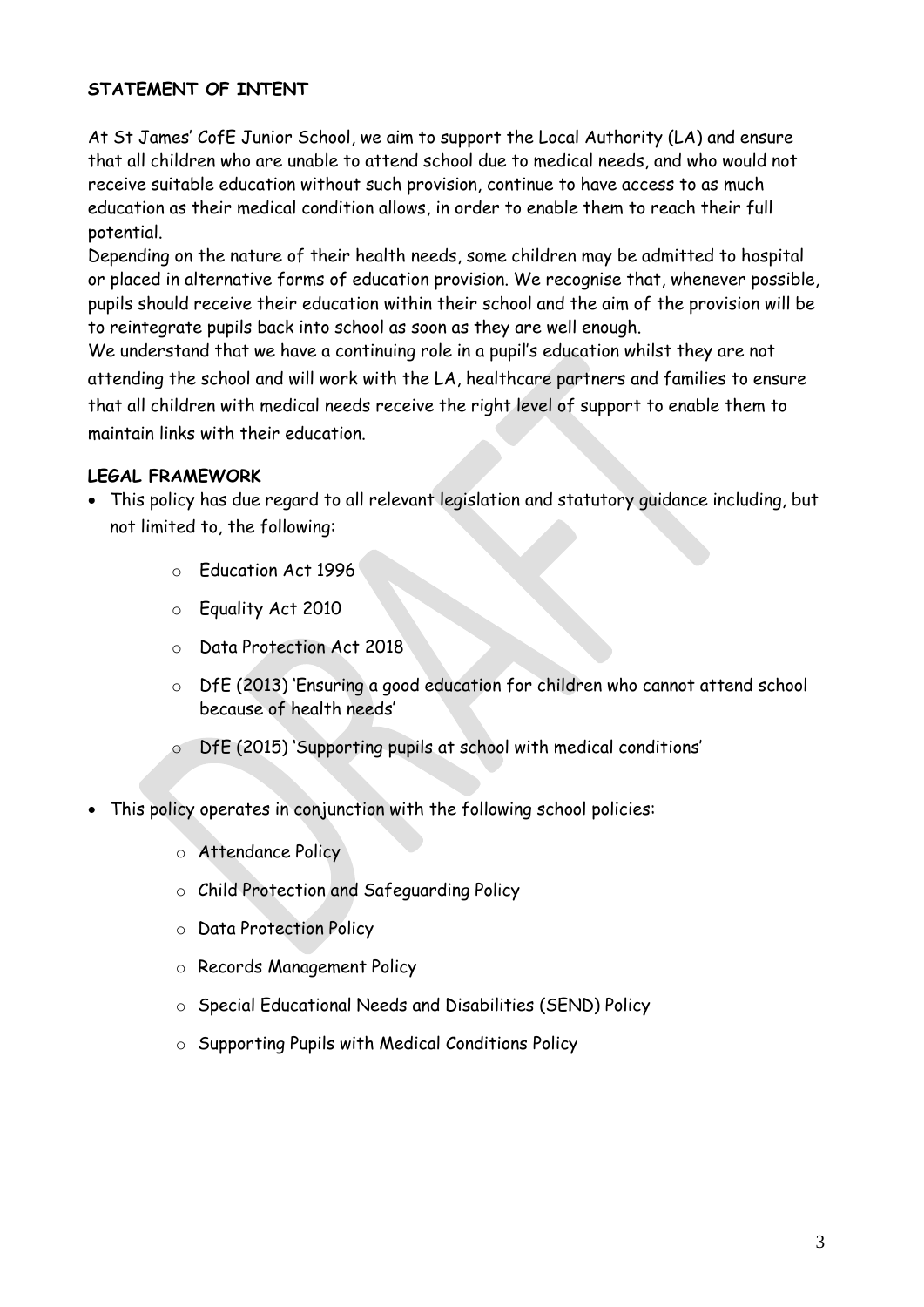# **LOCAL AUTHORITY (LA) DUTIES**

- The LA must arrange suitable full-time education for children of compulsory school age who, because of illness, would not receive suitable education without such provision. St James' CofE Junior has a duty to support the LA in doing so.
- The LA should:
	- o Provide such education as soon as it is clear that a pupil will be away from school for 15 days or more, whether consecutive or cumulative. They should liaise with the appropriate medical professionals to ensure minimal delay in arranging appropriate provision for the pupil.
	- $\circ$  Ensure the education pupils receive is of good quality, allows them to take appropriate qualifications, prevents them from falling behind their peers in school, and allows them to reintegrate successfully back into school as soon as possible.
	- o Address the needs of individual pupils in arranging provision.
	- o Have a named staff responsible for the education of children with additional health needs and ensure parents know who this is.
	- o Have a written, publicly accessible policy statement on their arrangements to comply with their legal duty towards children with additional health needs.
- Review the provision offered regularly to ensure that it continues to be appropriate for the child and that it is providing suitable education.
- Give clear policies on the provision of education for children and young people under compulsory school age.
- The LA should not:
	- o Have processes or policies in place which prevent a child from getting the right type of provision and a good education.
	- o Withhold or reduce the provision, or type of provision, for a child because of how much it will cost.
	- o Have policies based upon the percentage of time a child is able to attend school rather than whether the child is receiving a suitable education during that attendance.
	- o Have lists of health conditions which dictate whether or not they will arrange education for children or inflexible policies which result in children going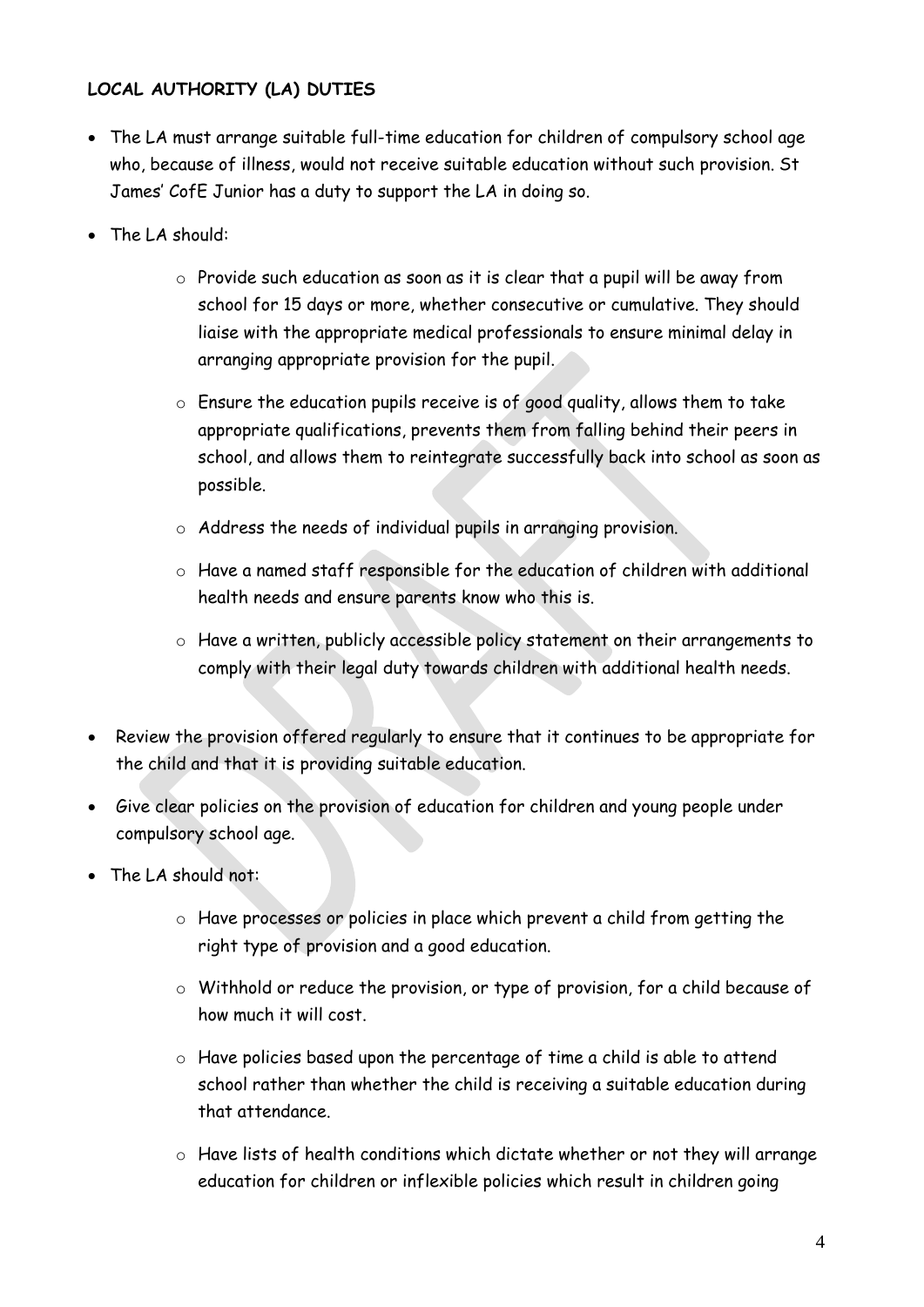without suitable full-time education (or as much education as their health condition allows them to participate in).

# **DEFINITIONS**

Children who are unable to attend school as a result of their medical needs may include those with:

- Physical health issues.
- Physical injuries.
- Mental health problems, including anxiety issues.
- Emotional difficulties or school refusal.
- Progressive conditions.
- Terminal illnesses.
- Chronic illnesses.

Children who are unable to attend mainstream education for health reasons may attend any of the following:

- **Hospital school**: a special school within a hospital setting where education is provided to give continuity whilst the child is receiving treatment.
- **Home tuition**: Confirm the availability (with the Newham LA) of a home tuition service that act as a communication channel between schools and pupils on occasions where pupils are too ill to attend school and are receiving specialist medical treatment.

# **ROLES AND RESPONSIBILITIES**

## **The Chair of Governors is responsible for**:

- Ensuring arrangements for pupils who cannot attend school as a result of their medical needs are in place and are effectively implemented.
- Ensuring the termly review of the arrangements made for pupils who cannot attend school due to their medical needs.
- Ensuring the roles and responsibilities of those involved in the arrangements to support the needs of pupils are clear and understood by all.
- Ensuring robust systems are in place for dealing with health emergencies and critical incidents, for both on- and off-site activities.
- Ensuring staff with responsibility for supporting pupils with health needs are appropriately trained.
- Approving and reviewing this policy on an annual basis.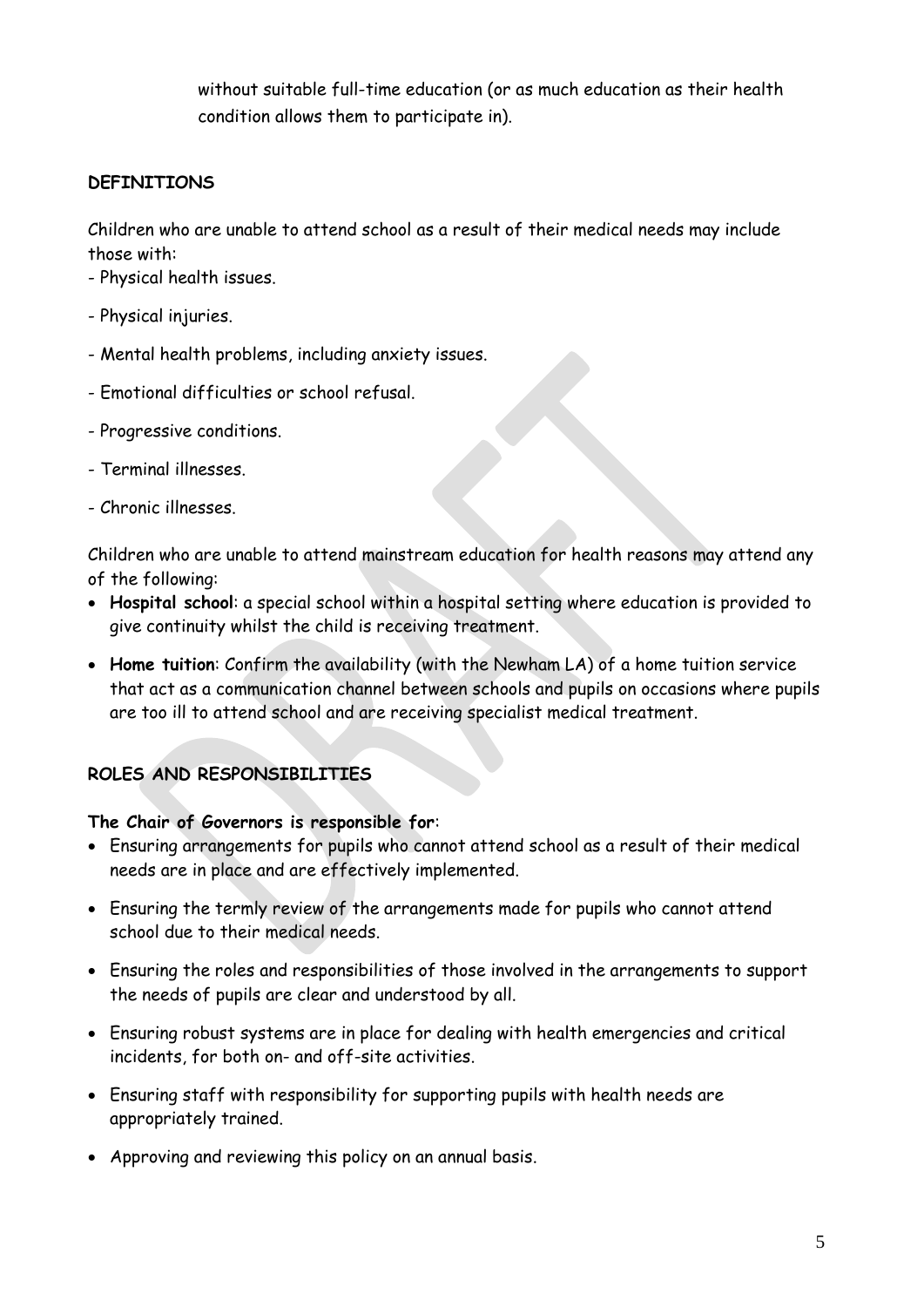#### **The Headteacher is responsible for:**

- Working with the chair of Governors to ensure compliance with the relevant statutory duties when supporting pupils with health needs.
- Working collaboratively with parents and other professionals to develop arrangements to meet the best interests of children.
- Ensuring the arrangements put in place to meet pupils' health needs are fully understood by all those involved and acted upon.
- Appointing a named member of staff who is responsible for pupils with healthcare needs and liaises with parents, pupils, the LA, key workers and others involved in the pupil's care.
- Ensuring the support put in place focuses on and meets the needs of individual pupils.
- Arranging appropriate training for staff with responsibility for supporting pupils with health needs.
- Providing teachers who support pupils with health needs with suitable information relating to a pupil's health condition and the possible effect the condition and/or medication taken has on the pupil.
- Providing reports to the chair of Governors on the effectiveness of the arrangements in place to meet the health needs of pupils.
- Notifying the LA when a pupil is likely to be away from the school for a significant period of time due to their health needs.

## **Named staff responsible for the implementation of the policy: Inclusion Lead/SENDCO**

They are responsible for

- Dealing with pupils who are unable to attend school because of medical needs.
- Actively monitoring pupil progress and reintegration into school.
- Supplying pupils' off-site education providers with information about the child's capabilities, progress and outcomes.
- Liaising with the Headteacher, off-site education providers and parents to determine pupils' programmes of study whilst they are absent from school.
- Keeping pupils informed about school events and encouraging communication with their peers.
- Providing a link between pupils and their parents, and the LA.

#### **Teachers and support staff are responsible for:**

- Understanding confidentiality in respect of pupils' health needs.
- Designing lessons and activities in a way that allows those with health needs to participate fully and ensuring pupils are not excluded from activities that they wish to take part in without a clear evidence-based reason.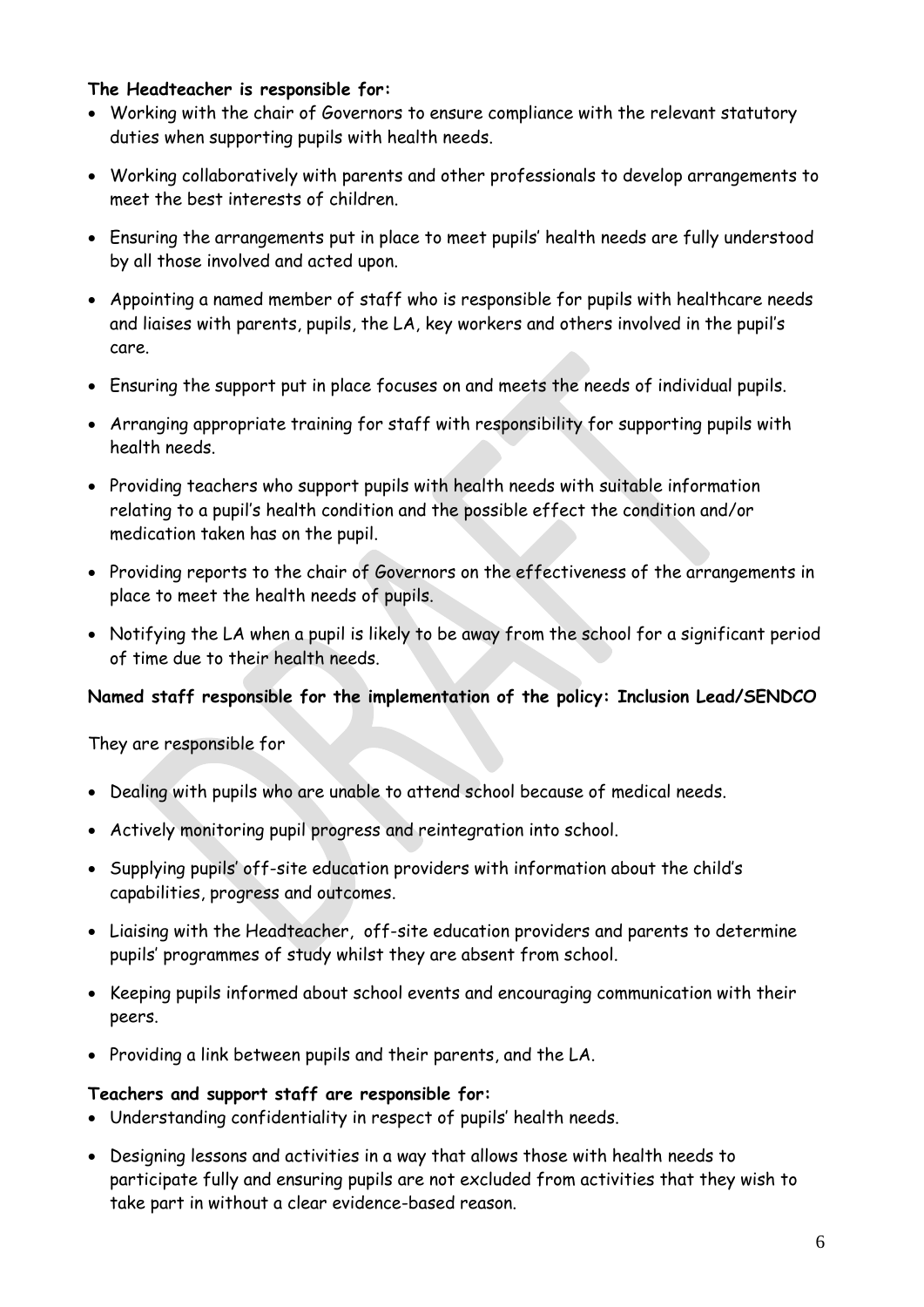- Understanding their role in supporting pupils with health needs and ensuring they attend the required training.
- Ensuring they are aware of the needs of their pupils through the appropriate and lawful sharing of the individual pupil's health needs.
- Ensuring they are aware of the signs, symptoms and triggers of common life-threatening medical conditions and know what to do in an emergency.
- Keeping parents informed of how their child's health needs are affecting them whilst in the school.

## **Parents are expected to:**

- Ensure the regular and punctual attendance of their child at the school where possible.
- Work in partnership with the school to ensure the best possible outcomes for their child.
- Notify the school of the reason for any of their child's absences without delay.
- Provide the school with sufficient and up-to-date information about their child's medical needs.
- Attend meetings to discuss how support for their child should be planned.

## **MANAGING ABSENCES**

- Parents are advised to contact the school on the first day their child is unable to attend due to illness.
- Absences as a result of illness will be authorised unless the school has genuine cause for concern about the authenticity of the illness.
- The school will provide support to pupils who are absent from school because of illness for a period of less than 15 school days by liaising with the pupil's parents to arrange schoolwork as soon as the pupil is able to cope with it or part-time education at school. The school will give due consideration to which aspects of the curriculum are prioritised in consultation with the pupil, their family and relevant members of staff.
- For periods of absence that are expected to last for 15 or more school days, either in one absence or over the course of a school year, the named person with responsibility for pupils with health needs will notify the LA, who will take responsibility for the pupil and their education.
- Where absences are anticipated or known in advance, the school will liaise with the LA to enable education provision to be provided from the start of the pupil's absence.
- For hospital admissions, the appointed named member of staff will liaise with the LA regarding the programme that should be followed while the pupil is in hospital.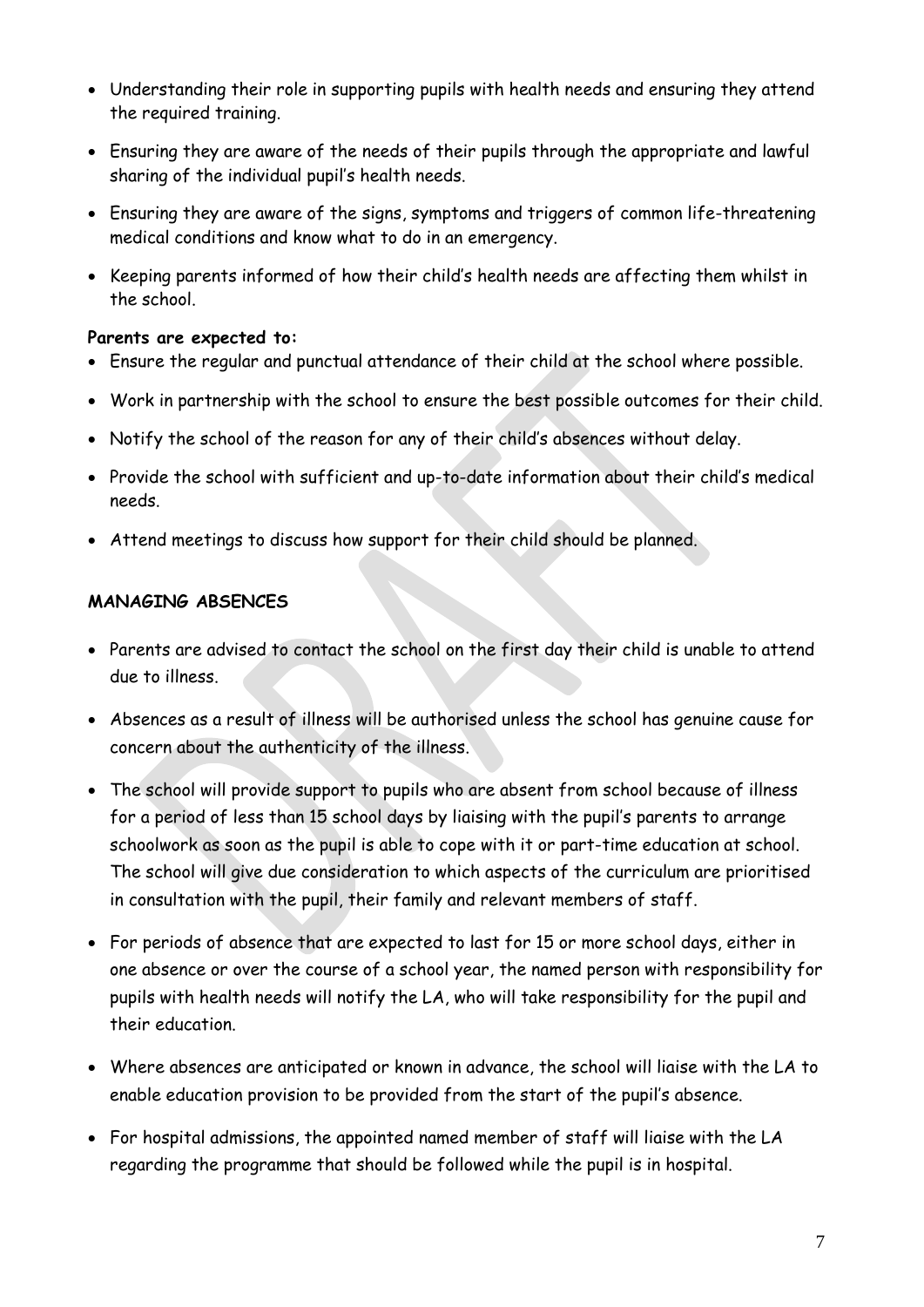- The LA will set up a personal education plan (PEP) for the pupil which will allow the school, the LA and the provider of the pupil's education to work together.
- The school will monitor pupil attendance and mark registers to ensure it is clear whether a pupil is, or should be, receiving education off-site.

The school will only remove a pupil who is unable to attend school because of additional health needs from the school roll where:

- The pupil has been certified by a Medical Officer as unlikely to be in a fit state of health to attend school, before ceasing to be of compulsory school age.
- Neither the pupil nor their parent has indicated to the school the intention to continue to attend the school, after ceasing to be of compulsory school age.
- A pupil unable to attend school because of their health needs will not be removed from the school register without parental consent and certification from the Medical Officer, even if the LA has become responsible for the pupil's education.

# **SUPPORT FOR PUPILS**

- Where a pupil has a complex or long-term health issue, the school will discuss the pupil's needs and how these may be best met with the LA, relevant medical professionals, parents and, where appropriate, the pupil.
- The LA expects the school to support pupils with health needs to attend full-time education wherever possible, or for the school to make reasonable adjustments to pupils' programmes of study where medical evidence supports the need for those adjustments.
- The school will make reasonable adjustments under pupils' individual healthcare plans (IHCPs), in accordance with the Supporting Pupils with Medical Conditions Policy.
- Pupils admitted to hospital will receive education as determined appropriate by the medical professionals and hospital tuition team at the hospital concerned.
- During a period of absence, the school will work with the provider of the pupil's education to establish and maintain regular communication and effective outcomes.
- Whilst a pupil is away from school, the school will work with the LA to ensure the pupil can successfully remain in touch with their school using the following methods:
	- o School newsletters
	- o Emails
	- o Invitations to school events
	- o Cards or letters from peers and staff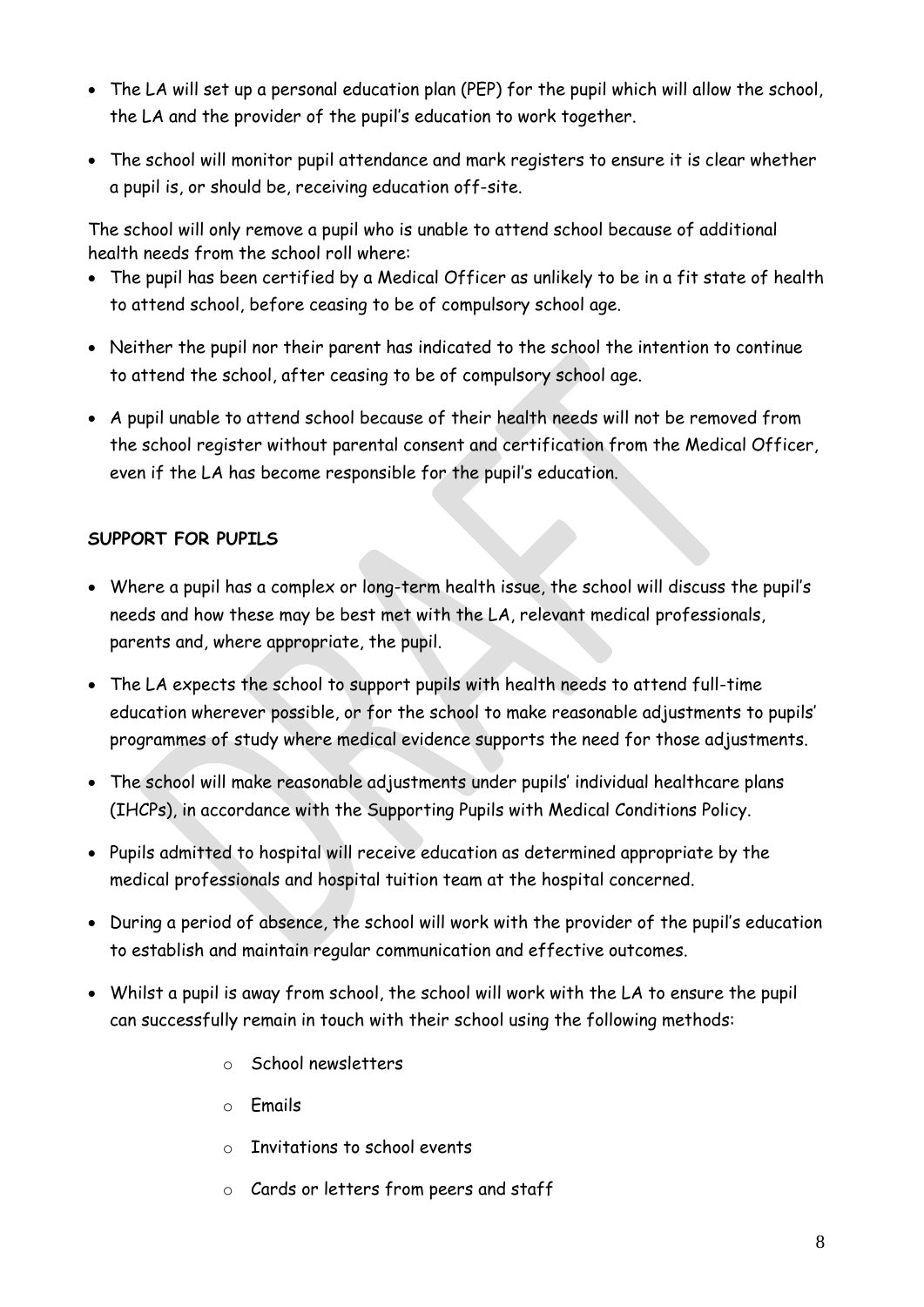- Where appropriate, the school will provide the pupil's education provider with relevant information, curriculum materials and resources.
- To help ensure a pupil with additional health needs is able to attend school following an extended period of absence, the following adaptations will be considered:
	- o A personalised or part-time timetable, drafted in consultation with the named staff member
	- o Access to additional support in school
	- o Online access to the curriculum from home
	- o Movement of lessons to more accessible rooms
	- o Places to rest at school
	- o Special exam arrangements to manage anxiety or fatigue

# **REINTEGRATION**

- When a pupil is considered well enough to return to school, the school will develop a tailored reintegration plan in collaboration with the LA.
- The school will work with the LA when reintegration into school is anticipated to plan for consistent provision during and after the period of education outside school.
- As far as possible, the child will be able to access the curriculum and materials that they would have used in school.
- If appropriate, the school nurse will be involved in the development of the pupil's reintegration plan and informed of the timeline of the plan by the appointed named member of staff, to ensure they can prepare to offer any appropriate support to the pupil.
- The school will consider whether any reasonable adjustments need to be made to provide suitable access to the school and the curriculum for the pupil.
- For longer absences, the reintegration plan will be developed near to the pupil's likely date of return, to avoid putting unnecessary pressure on an ill pupil or their parents in the early stages of their absence.
- The school is aware that some pupils will need gradual reintegration over a long period of time and will always consult with the pupil, their parents and key staff about concerns, medical issues, timing and the preferred pace of return.
- The reintegration plan will include: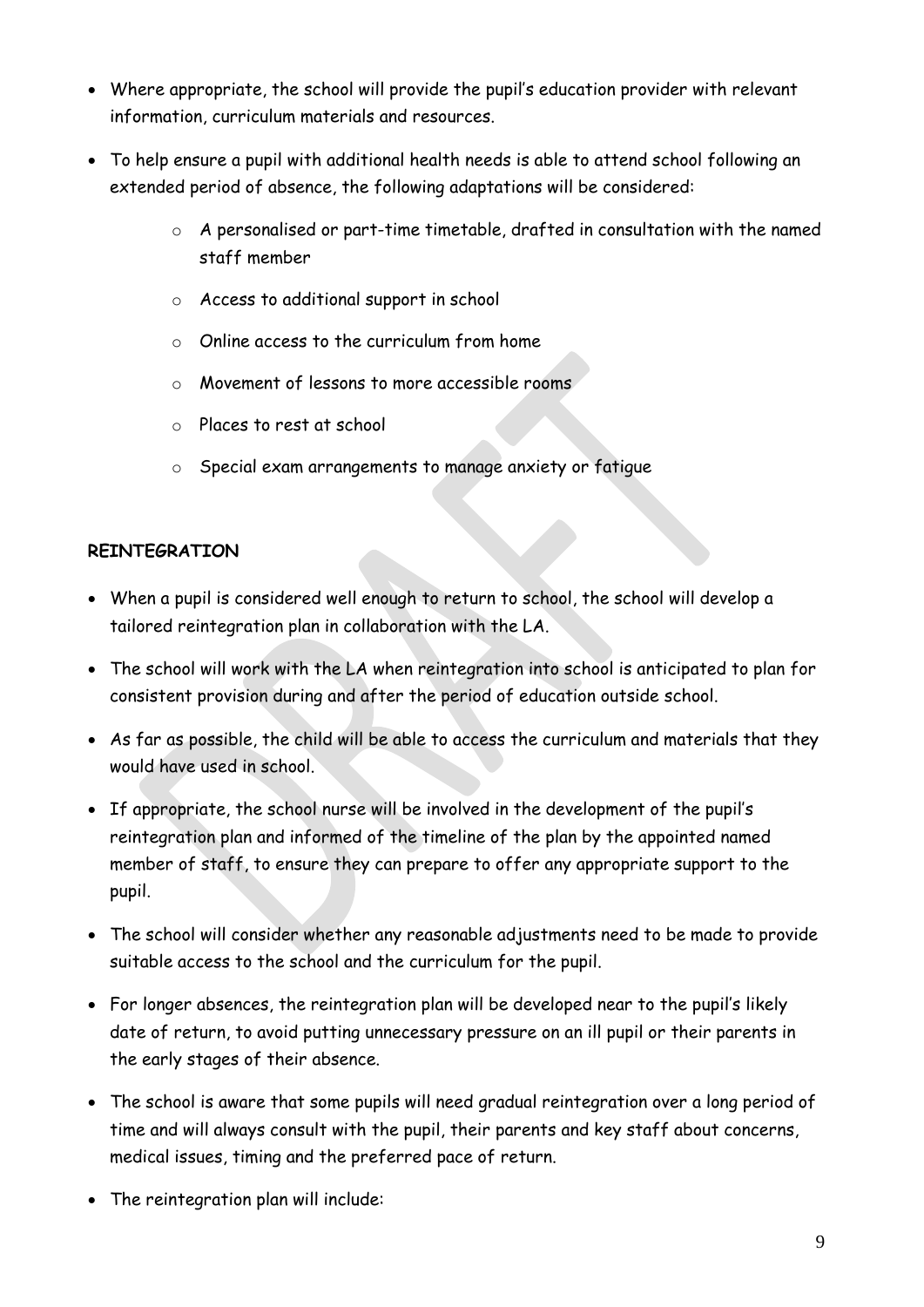- o The date for planned reintegration, once known.
- o Details of regular meetings to discuss reintegration.
- o Details of the named member of staff who has responsibility for the pupil.
- o Clearly stated responsibilities and the rights of all those involved.
- o Details of social contacts, including the involvement of peers and mentors during the transition period.
- o A programme of small goals leading up to reintegration.
- o Follow up procedures.
- The school will ensure a welcoming environment is developed and encourage pupils and staff to be positive and proactive during the reintegration period.
- Following reintegration, the school will support the LA in seeking feedback from the pupil regarding the effectiveness of the process.

# **INFORMATION SHARING**

- It is essential that all information about pupils with health needs is kept up-to-date.
- To protect confidentiality, all information-sharing techniques, e.g. staff noticeboards, will be agreed with the pupil and their parent in advance of being used.
- All teachers, TAs, supply and support staff will be provided with access to relevant information, including high-risk health needs, first aiders and emergency procedures, via the agreed school procedures.
- Parents will be made aware of their own rights and responsibilities regarding confidentiality and information sharing. To help achieve this, the school will:
	- o Ensure this policy and other relevant policies are easily available and accessible.
	- $\circ$  Provide the pupil and their parents with a copy of the policy on information sharing.
	- o Ask parents to sign a consent form which clearly details the organisations and individuals that their child's health information will be shared with and which methods of sharing will be used.
	- o Consider how friendship groups and peers may be able to assist pupils with health needs.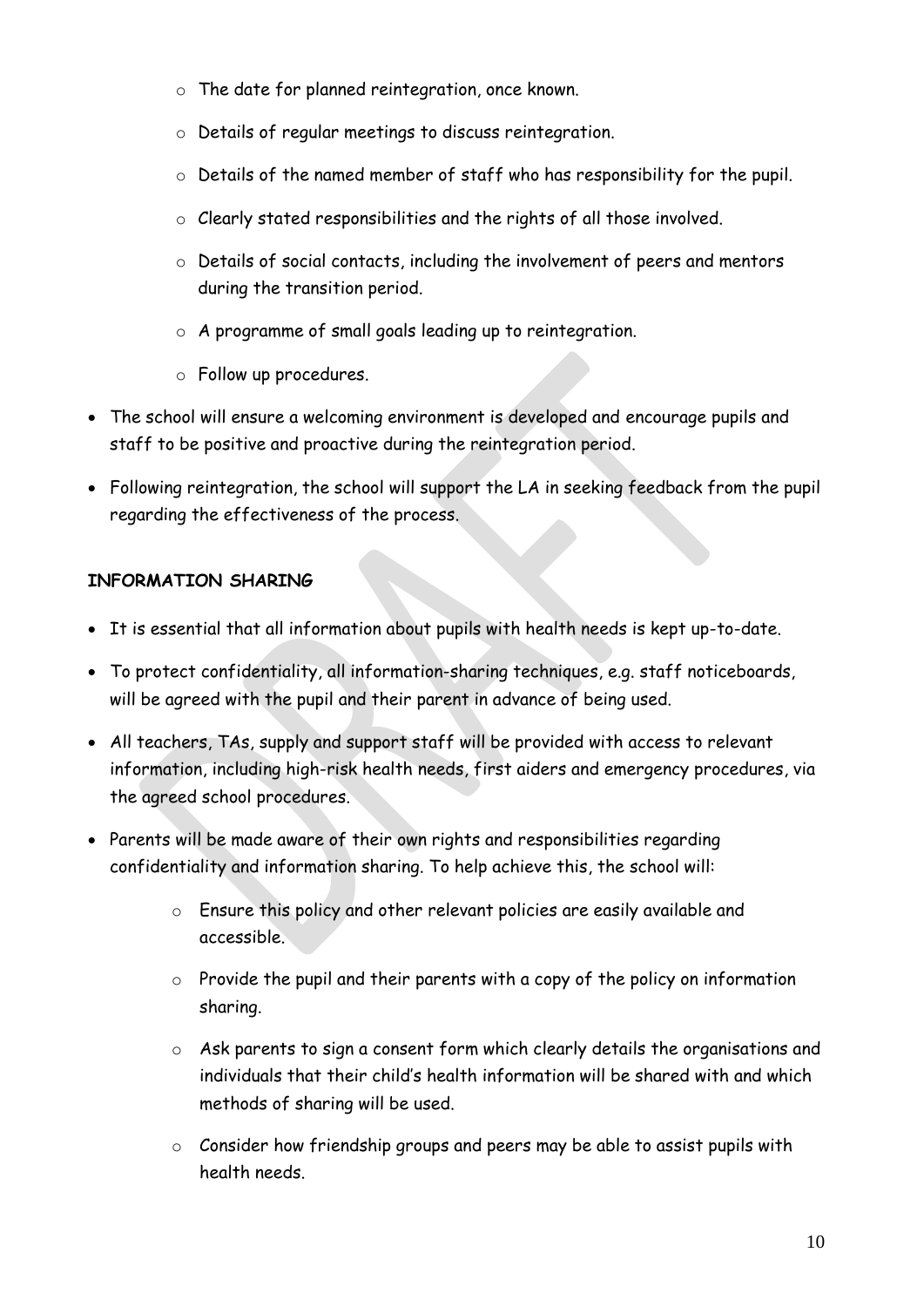• When a pupil is discharged from hospital or is returning from other education provision, the school will ensure the appropriate information is received to allow for a smooth return to the school. The named member of staff will liaise with the hospital or other tuition service as appropriate.

# **RECORD KEEPING**

- In accordance with the Supporting Pupils with Medical Conditions Policy, written records will be kept of all medicines administered to pupils
- Proper record keeping protects both staff and pupils and provides evidence that agreed procedures have been followed.
- All records will be maintained in line with the Records Management Policy.

# **TRAINING**

- Staff will be trained in a timely manner to assist with a pupil's return to school.
- Once a pupil's return date has been confirmed, staff will be provided with relevant training before the pupil's anticipated return.
- Healthcare professionals should be involved in identifying and agreeing with the school the type and level of training required.
- Training will be sufficient to ensure staff are confident in their ability to support pupils with additional health needs.
- Parents of pupils with additional health needs may provide specific advice but will not be the sole trainer of staff.

# **EXAMINATIONS AND ASSESSMENTS**

- The named member of staff will liaise with the alternative provision provider over planning and examination course requirements where appropriate.
- Relevant assessment information will be provided to the alternative provision provider if required.
- Special arrangements should be made for pupils with permanent or long-term disabilities and learning difficulties, or temporary disabilities and illnesses. Applications for such arrangements will be submitted by the school, or LA if more appropriate, as early as possible.